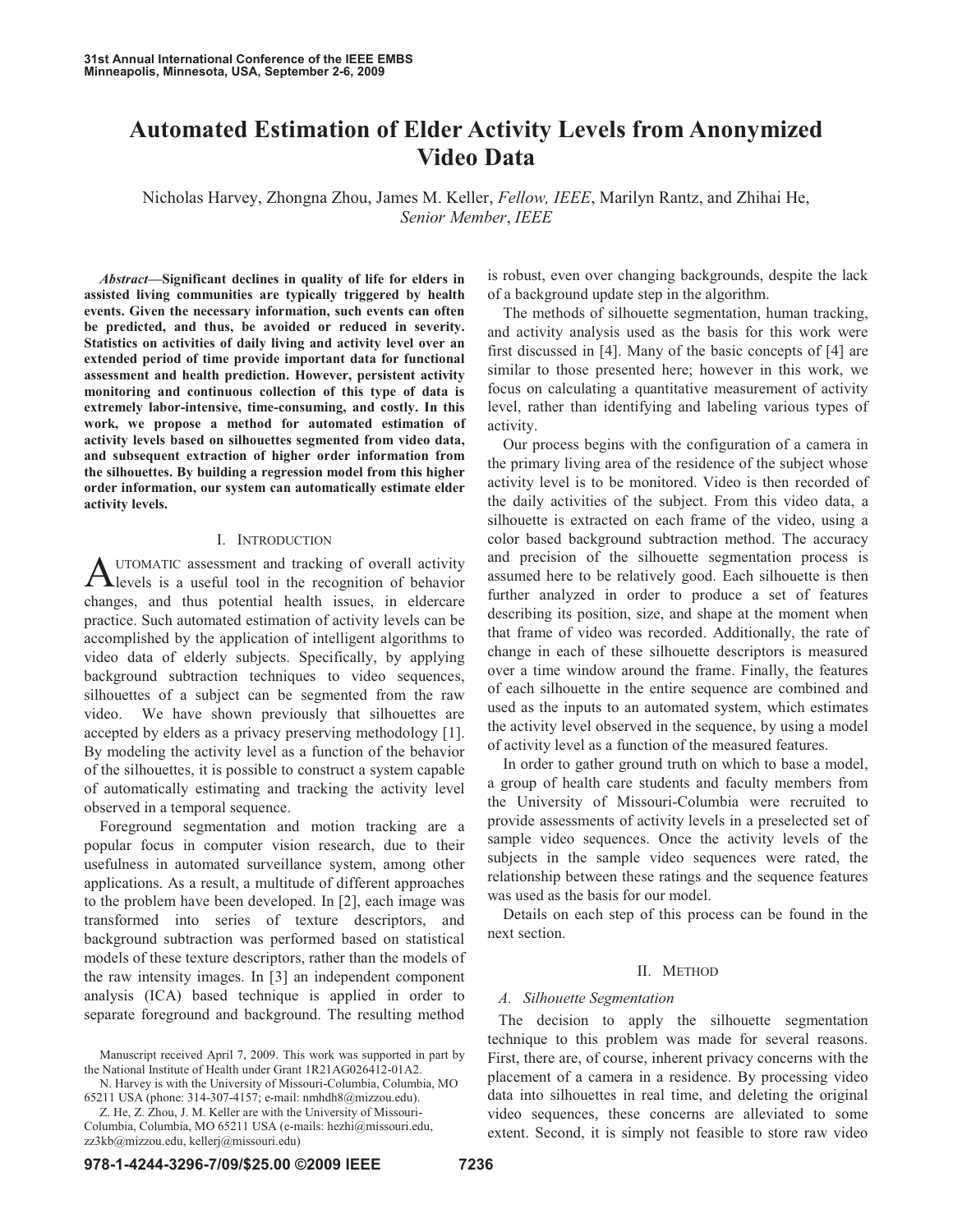recordings of a subject over an extended period of time, due to the massive amount of disk space that such data would require. Since silhouettes are simply a binary (two color) image, they are easy to faithfully compress and store over the long term. Third, it is conceptually much simpler to model activity level based on features of silhouettes than it is to model it on raw video data. An example silhouette segmentation result is shown in Figure 1.

A detailed description of the process of silhouette segmentation is outside the scope of this paper. For a general review of background subtraction techniques, see [5]. Briefly, our process involves conversion of a full color image, in this case a single frame from a video sequence, to a binary image, where white pixels represent foreground (those parts of the image where the human subject is located), and black pixels represent background (everything else). In our method, a statistical model of the background is built, and pixels not matching the background model are labeled as foreground. Additional post-processing techniques are then applied, in order to eliminate shadows and other false positive foreground pixels [4].

It should be noted that the accuracy of the estimation of the activity level is highly dependent on the accuracy of the segmented silhouettes. Unfortunately, it was necessary here to make manual adjustments to the parameters of the silhouette segmentation algorithm in order to achieve acceptable results. This was the result of inherent limitations of the dataset, caused by a less than strictly controlled data capture process combined with difficulty in finding frames on which to base background models. Additional issues, such as changes in illumination, also caused problems with the silhouette segmentation. As a result of these problems, suitably accurate silhouettes could be segmented from only 44 of the original 50 sample video sequences. In the future, better control of the data capture process, as well as improvements to the silhouette segmentation method should help to eliminate such problems. In particular, methods of silhouette segmentation based on depth or disparity maps, which are robust over illumination changes, are currently an active area of research [6, 7].



original image is on the left, and the result of silhouette segmentation is on the right. The top example is relatively accurate, while the one below is an instance of a less optimal result.

## *B. Silhouette Level Features*

Once a silhouette is segmented, the next step is to calculate a set of features which describe the silhouette. We chose sixteen such features. The first four features are the median values of X and Y coordinates, the area of a bounding box, and the ratio of such a box's width to its height. The next four features are the means of all X and Y coordinates of pixels labeled as foreground (the centroid), the number of pixels labeled as foreground, and the angle of the primary axis of orientation of the silhouette. The remaining eight silhouette features were estimates of the rates of change in the first eight features. These features were calculated by finding the differences between the values of each of the first eight features in frame t-L and t+L, where t is the time step for which the features are being calculated and L is the width of the window over which the feature changes are being measured. Equation (1) displays this feature vector. Here, L is set to a value of 7, meaning that the width of the time window is approximately 2 seconds (the frame rate of the video capture is approximately 7 frames per sec).

Note that some of these features are conceptually very similar, and may contain redundant information. Because there was no way of predicting which features would prove to be useful, and because the dimensionality would later be reduced via principal component analysis, initially all of these features were calculated.

(1)

### *C. Sequence Level Features*

After the silhouette features have been calculated for each frame, it is necessary to combine them into a set of features which describe the silhouette over a sequence of frames, i.e., a video clip. Both the scale and number of resulting sequence features should be independent of the length of the sequence. Several methods were used to derive such features. Minimum, maximum, mean, standard deviation,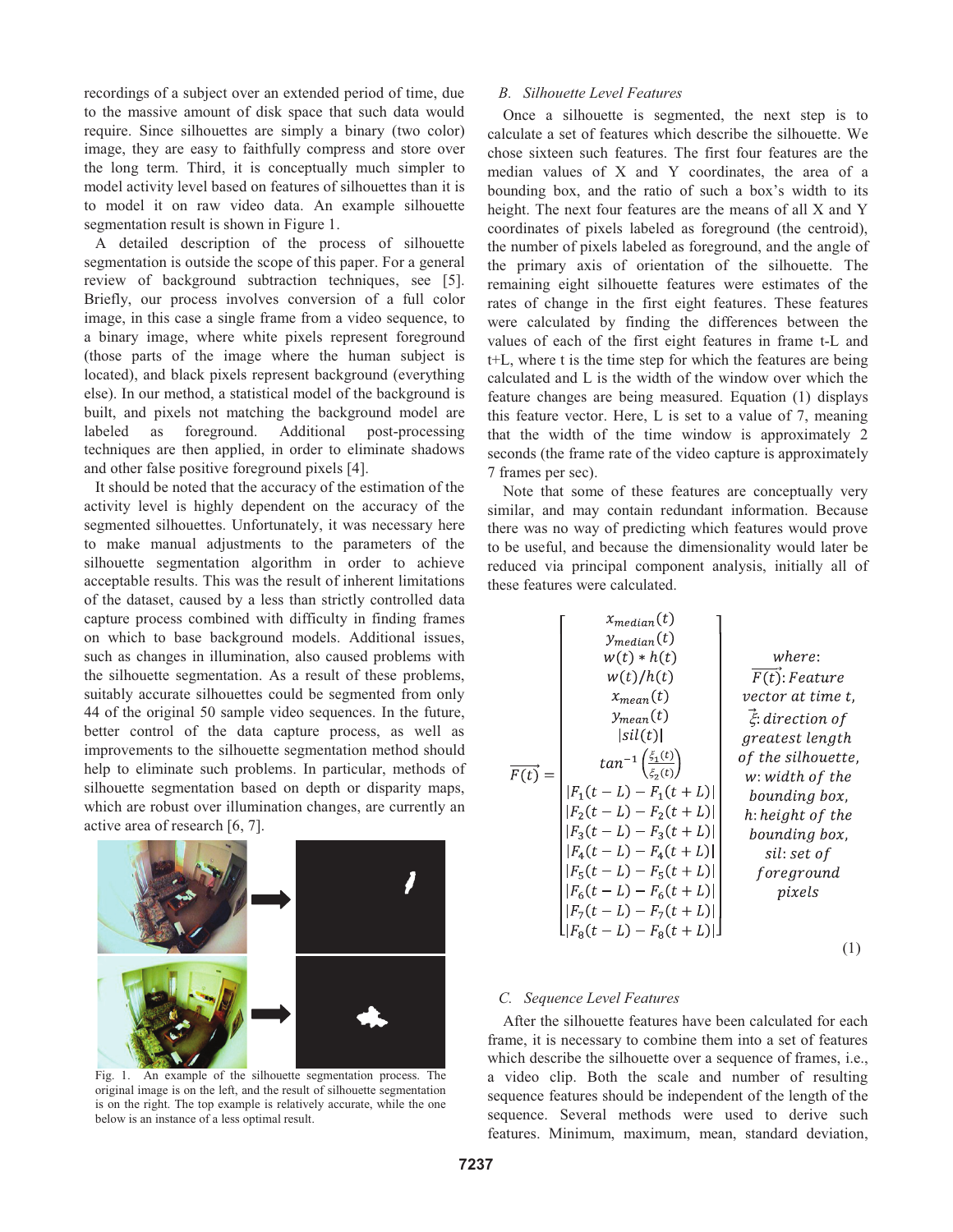and skewness values of each of the silhouette features over a sequence were calculated. Histograms of the values of each of the silhouette features were also calculated for all frames in a sequence, normalized so that the histograms approximated probability density functions (i.e. the sum of all bins was 1.0). Features describing the histograms were then derived, including the histogram centroid (the sum of the center values of each bin, weighted by the respective bin heights), the height of the peak of the histogram, the location of the peak of the histogram, the standard deviation of each silhouette feature histogram, the standard deviation of the histogram bin heights, and the skewness of the histograms. Again, some of these features may contain redundant information, but by including them we increase the amount of potential information available, and the dimensionality reduction step should eliminate problems with redundant information sources.

Because some of the silhouette features are measured on significantly different scales (e.g. the value of the area of the bounding box will usually be much larger than values for the position of the center) it was necessary to normalize the features, again using the standard method of subtracting the mean and dividing by the standard deviation. This helped to ensure that no features had a disproportionate effect on the results.

Once the feature values for this (relatively large) feature set were calculated, we attempted to find a smaller set of "useful" features. We applied principal component analysis (PCA) to the full feature set for all 44 data points, where each data point represents one video sequence. The data is transformed from its original space into a space spanned by the principal components. Thus we find a list of transformed features, ranked in order of decreasing contribution to the variance of the overall distribution. The features at the beginning of this list are considered to be the "best", or most useful features with regard to modeling activity level. By using the first N of these features as the basis for a model, we are using the N "best" features [8].

Using the selected features and corresponding activity ratings of experts, a basic linear regression model of activity level is constructed. This model can then be used to calculate an estimate of the activity level in other video sequences.

# *D. Expert Ratings*

In order to construct an accurate model of activity level, it was necessary to gather a number of sample data on which to base such a model. Therefore, a group of health care students and faculty members from the University of Missouri-Columbia were recruited in order to generate sample data. These volunteers were chosen for their knowledge of the elderly subjects this project is ultimately meant to benefit, and their knowledge of this particular project and its goals. Ten volunteers were originally recruited, eight of whom gave complete responses. These eight assessments were used as the basis for all models.

These raters were asked to assess the activity levels in sample video clips in a simulated residential setting. Each clip was assigned a score on a scale of 0 to 10, with 0 corresponding to the lowest possible activity level, and 10 the highest. In order to eliminate inter-rater bias resulting from differing standards of what constitutes a high activity level, the scores assigned by each rater were normalized using the standard method of subtracting the mean score assigned by the rater, and dividing by the standard deviation of their ratings. The normalized ratings were then rescaled into the range 0.0 to 1.0, where the lowest rating overall was set to the value 0.0, and the highest was set to 1.0. The mean of all ratings was considered to be the true measure of activity level in the video sequence.

## III. RESULTS

In order to evaluate the efficacy of our method, 11-fold cross validation was performed on the 44 samples in the data set. For each fold, a linear regression model was constructed using a different set of 40 data points, and the remaining 4 points were left as validation data. The model used the means of the activity level scores, assigned to each video sequence by the raters, as the responses, and modeled these responses as a function of the features produced by the previously discussed PCA dimensionality reduction process. In order to determine the optimal number of "best" features to use, the mean, over all 11 folds, of the mean squared error in the predicted activity level for the validation data was found for models based on the best N features, for values of N going from 1 to 30. Additionally, a comparison was performed between the estimation error of the models and the variance inherent in the expert activity level assessments. One would expect a higher estimation error in a sequence on which expert raters tended to disagree. We used the standard deviation in the expert assessments as a measure of disagreement, and counted the total number of model predictions of validation data, over all 11 folds, which were more than two of these standard deviations away from the mean of the expert assessments. These were labeled outlying model predictions.

TABLE I

| CROSS VALIDATION ERROR IN ACTIVITY LEVEL ESTIMATION |                        |                       |                               |  |  |
|-----------------------------------------------------|------------------------|-----------------------|-------------------------------|--|--|
| Number of<br>features                               | MSE<br>$(\%$ of range) | Standard<br>Deviation | Outlying model<br>predictions |  |  |
| 1                                                   | 1.51%                  | $\pm 1.19\%$          |                               |  |  |
| $\overline{c}$                                      | 1.55%                  | $\pm 1.17\%$          |                               |  |  |
| 3                                                   | 1.40%                  | $\pm 1.01\%$          |                               |  |  |
| 4                                                   | 1.31%                  | $\pm 1.05\%$          | 6                             |  |  |
| 5                                                   | 0.98%                  | $\pm 0.75\%$          | 4                             |  |  |
| 6                                                   | 0.95%                  | $\pm 0.76\%$          | 4                             |  |  |
| 7                                                   | 0.98%                  | $\pm 0.77\%$          | 4                             |  |  |
| 8                                                   | $0.99\%$               | $\pm 0.73\%$          | 5                             |  |  |
| 9                                                   | 1.29%                  | $\pm 1.26\%$          | 7                             |  |  |
| 10                                                  | 1.58%                  | $\pm 1.64\%$          | 7                             |  |  |
| 11                                                  | 1.82%                  | $\pm 2.11\%$          |                               |  |  |
| 12                                                  | 1.76%                  | $\pm 1.95\%$          | 8                             |  |  |
| 13                                                  | 2.27%                  | $\pm 3.28\%$          | 8                             |  |  |
| 14                                                  | 2.61%                  | $\pm 3.79\%$          | 8                             |  |  |
| 15                                                  | 1.74%                  | $\pm 1.84\%$          | 6                             |  |  |
| 16                                                  | 3.49%                  | ±4.70%                | 9                             |  |  |
|                                                     |                        |                       |                               |  |  |